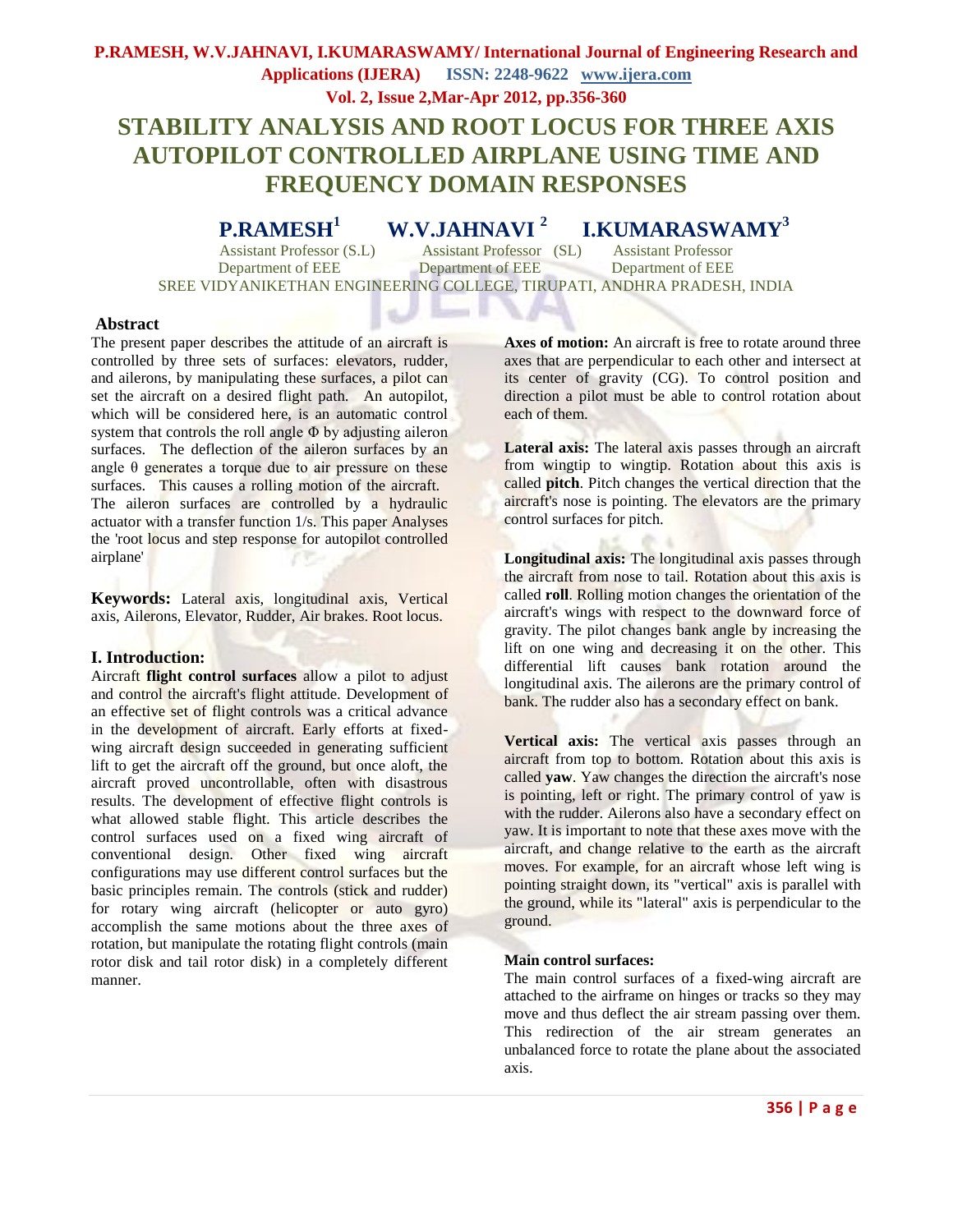## **P.RAMESH, W.V.JAHNAVI, I.KUMARASWAMY/ International Journal of Engineering Research and Applications (IJERA) ISSN: 2248-9622 www.ijera.com Vol. 2, Issue 2,Mar-Apr 2012, pp.356-360**

#### **Aileron:**

[Ailerons](http://en.wikipedia.org/wiki/Ailerons) are mounted on the trailing edge of each wing near the wingtips and move in opposite directions. When the pilot moves the stick left, or turns the wheel counterclockwise, the left aileron goes up and the right aileron goes down. A raised aileron reduces lift on that wing and a lowered one increases lift, so moving the stick left causes the left wing to drop and the right wing to rise. This causes the aircraft to roll to the left and begin to turn to the left. Centering the stick returns the ailerons to neutral maintaining the [bank angle.](http://en.wikipedia.org/wiki/Banked_turn#Aviation) The aircraft will continue to turn until opposite aileron motion returns the bank angle to zero to fly straight.

#### **Elevator:**

An [elevator](http://en.wikipedia.org/wiki/Elevator_(aircraft)) is mounted on the trailing edge of the [horizontal stabilizer](http://en.wikipedia.org/wiki/Horizontal_stabilizer) on each side of the fin in the tail. They move up and down together. When the pilot pulls the stick backward, the elevators go up. Pushing the stick forward causes the elevators to go down. Raised elevators push down on the tail and cause the nose to pitch up. This makes the wings fly at a higher [angle of](http://en.wikipedia.org/wiki/Angle_of_attack)  [attack,](http://en.wikipedia.org/wiki/Angle_of_attack) which generates more lift and more [drag.](http://en.wikipedia.org/wiki/Drag_(physics)) Centering the stick returns the elevators to neutral and stops the change of pitch. Many aircraft use a [stabilator](http://en.wikipedia.org/wiki/Stabilator)  a moveable horizontal stabilizer — in place of an elevator. Some aircraft, such as an [MD-80,](http://en.wikipedia.org/wiki/MD-80) use a [servo](http://en.wikipedia.org/wiki/Servo_tab) [tab](http://en.wikipedia.org/wiki/Servo_tab) within the elevator surface to aerodynamically move the main surface into position. The direction of travel of the control tab will thus be in a direction opposite to the main control surface. It is for this reason that an [MD-80](http://en.wikipedia.org/wiki/MD-80) tail looks like it has a 'split' elevator system.

**Rudder:** The [rudder](http://en.wikipedia.org/wiki/Rudder) is typically mounted on the trailing edge of the fin, part of the [empennage.](http://en.wikipedia.org/wiki/Empennage) When the pilot pushes the left pedal, the rudder deflects left. Pushing the right pedal causes the rudder to deflect right. Deflecting the rudder right pushes the tail left and causes the nose to yaw to the right. Centering the rudder pedals returns the rudder to neutral and stops the yaw.

#### **Ailerons:**

The ailerons primarily control roll. Whenever lift is increased, [induced drag](http://en.wikipedia.org/wiki/Induced_drag) is also increased. When the stick is moved left to roll the aircraft to the left, the right aileron is lowered which increases lift on the right wing and therefore increases induced drag on the right wing. Using ailerons causes [adverse yaw,](http://en.wikipedia.org/wiki/Adverse_yaw) meaning the nose of the aircraft yaws in a direction opposite to the aileron application. When moving the stick to the left to bank the wings, adverse yaw moves the nose of the aircraft to the *right*. Adverse yaw is more pronounced for light aircraft with long wings, such as gliders. It is counteracted by the pilot with the rudder. [Differential](http://en.wikipedia.org/wiki/Differential_ailerons)  [ailerons](http://en.wikipedia.org/wiki/Differential_ailerons) are ailerons which have been rigged such that the down going aileron deflects less than the upwardmoving one, reducing adverse yaw.

#### **[Air brakes:](http://en.wikipedia.org/wiki/Air_brake_(aircraft))**

Air brakes also called spoilers are used to increase drag. On a typical airliner, for example, the spoilers are a series of panels on the upper surface of the wing which deploy upwards to disrupt airflow over the wing, thus adding drag. The number of panels that deploy, as well as the degree to which they deploy, depends on the regime of flight in which they are used. For example, if a pilot must descend quickly without increasing speed, he may select a speed brake setting for the desired effect. In such a case, only certain spoiler panels will deploy to create the most efficient reduction in speed without overstressing the wing. On most airliners, spoiler panels on the wings mix with aileron inputs to enhance roll control. For example, a left bank will engage the ailerons as well as deploy certain spoiler panels on the downgoing wing. Ground spoilers are essentially similar to flight spoilers, except that they deploy upon touchdown on the runway, and include all spoiler panels for maximum "lift dump". After touchdown, the ground spoilers deploy, and "dump" the lift generated by the wings, thus placing the aircraft's weight on the wheels, which accomplish the vast majority of braking after touchdown. Most jet airliners also have a [thrust reverser,](http://en.wikipedia.org/wiki/Thrust_reversal) which simply deflects exhaust from the engines forward, helping to slow the aircraft down.

#### **Problem statement:**

A simplified block diagram for automatic control of an airplane is shown in Figure 2. Assume that  $K_1=1$  and that the roll rate  $\Phi$  is fed back using a rate gyro ( of gain  $K_2$ ). The desired step response has an overshoot less than 10% and a settling time (2% criterion) less than 9 seconds. Select parameters  $K_a$  (Amplifier gain) and  $K_2$ to meet the desired overshoot and settling time.



**Fig:1 Airplane View**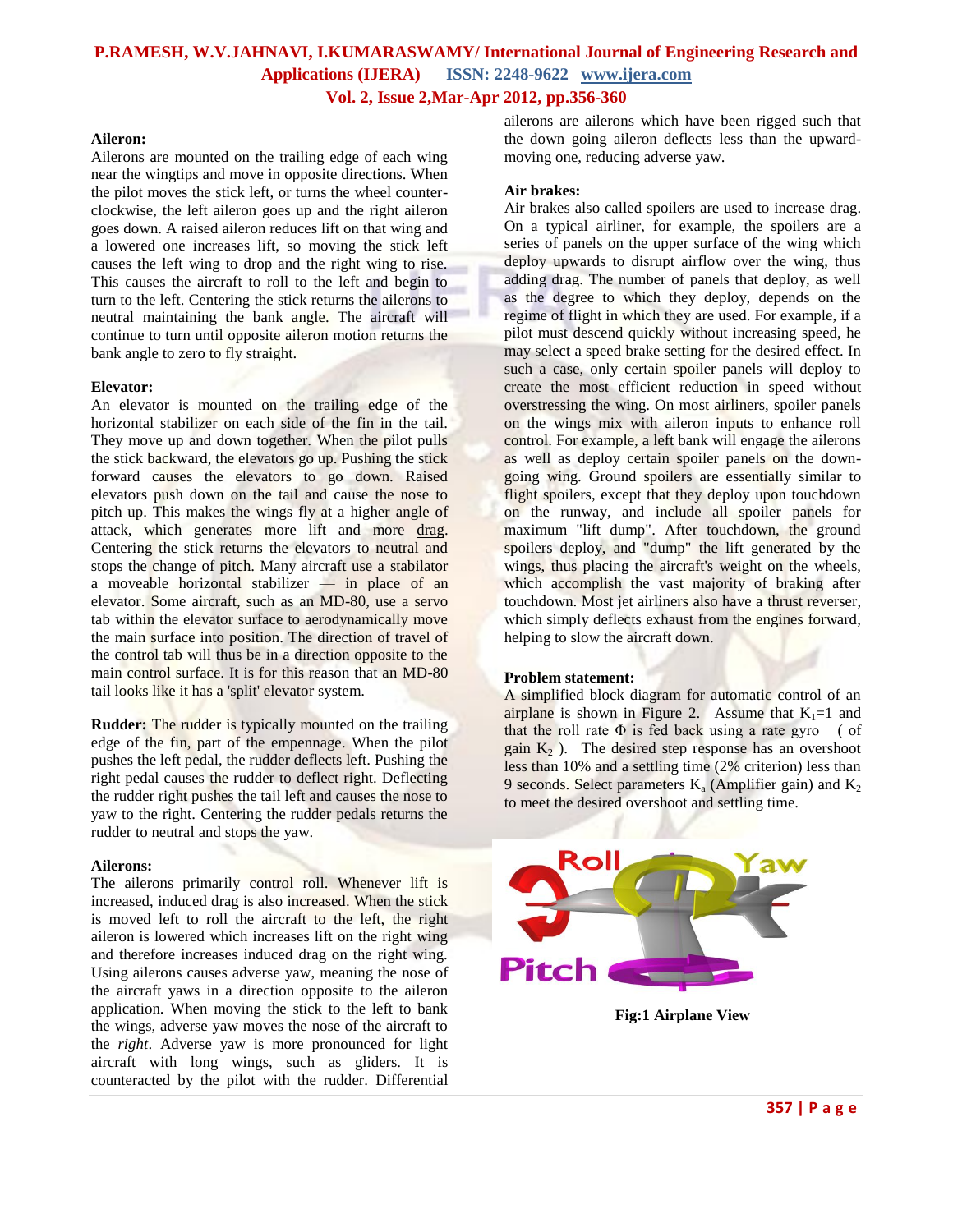# **P.RAMESH, W.V.JAHNAVI, I.KUMARASWAMY/ International Journal of Engineering Research and Applications (IJERA) ISSN: 2248-9622 www.ijera.com**

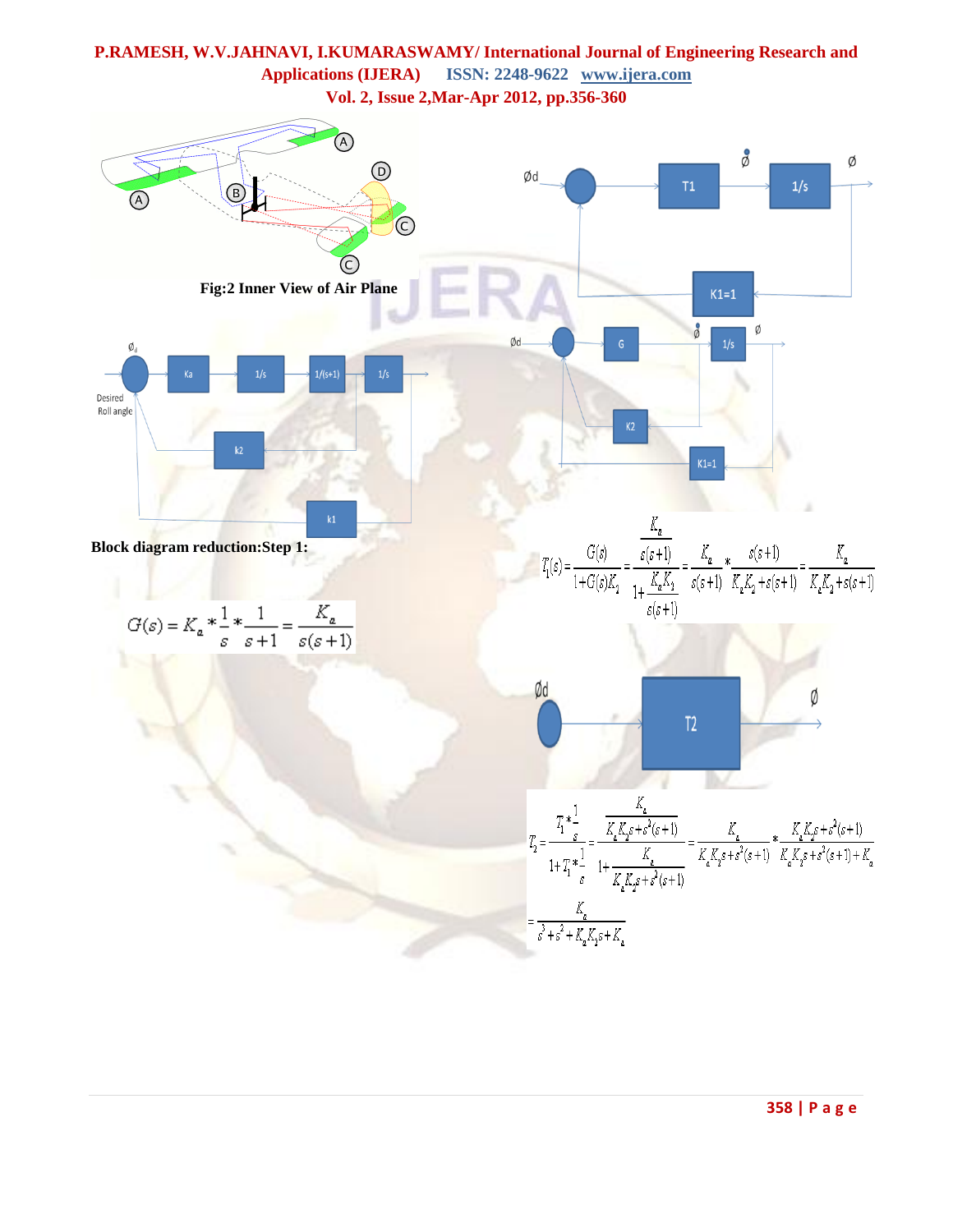# **P.RAMESH, W.V.JAHNAVI, I.KUMARASWAMY/ International Journal of Engineering Research and Applications (IJERA) ISSN: 2248-9622 www.ijera.com**





**Fig 3:Root locus for auto pilot controlled Aero plane**